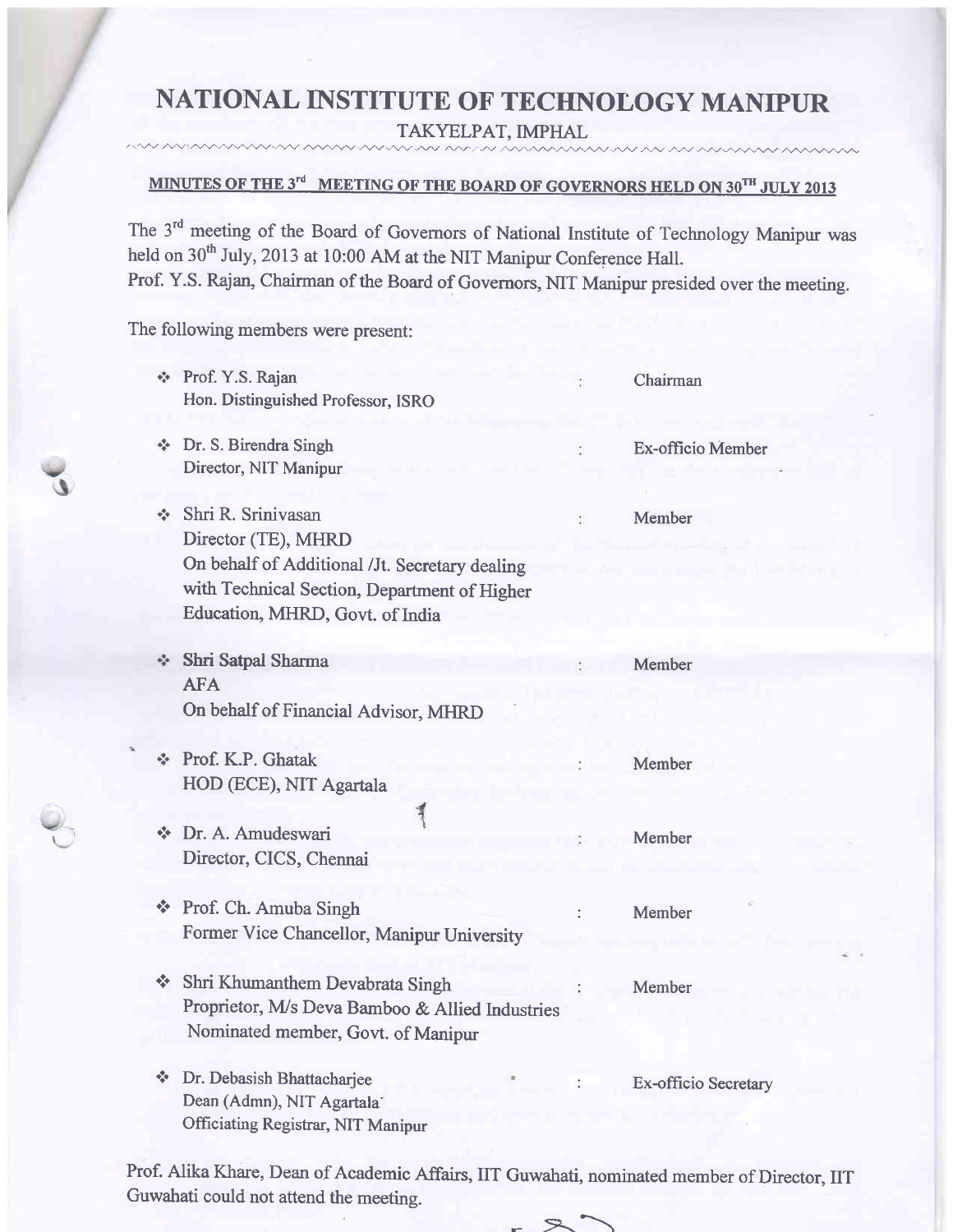At the outset, the Chairman introduced the new Director Dr.S.Birendra Singh of NIT Manipur to all the members. All the members present congratulated Dr.Singh on becoming the Director of NIT Manipur. The Chairman also mentioned the contribution of Prof (Dr) P.K.Bose as Mentor Director and Director of the Institute and BOG warmly commended his services and suggested that this may be communicated to Prof.P.K.Bose. The Chairman before starting the discussion on agenda items invited general remarks from the hon'ble members. The members put forward some relevant issues and BOG desired that these are taken care of. It was suggested that the agenda items and papers may be communicated to the members at least 7 days before the meeting. There were also detailed suggestions to improve the documentation of agenda items which can be self explanatory. The Chairman also welcomed all the members and then requested the Registrar (Officiating) to initiate discussions on agenda items. The following agenda items were discussed and item-wise decisions are described below:

#### ITEM NO. 3.1: Confirmation of the Minutes of the  $2<sup>nd</sup>$  BOG Meeting on  $9<sup>th</sup>$  Feb 2013

The minutes of the 2<sup>nd</sup> Meeting of the BOG held on 9<sup>th</sup> Feb, 2013 at the Conference Hall of Manipur University was confirmed.

 $J$ 

#### ITEM NO. 3.2: Action taken on the decision of the Second meeting of the Board of Governors held on Feb 9<sup>th</sup> 2013 in the conference Hall of Manipur **University**

The actions taken on various decisions of the  $2<sup>nd</sup>$  Meeting of the BWC were noted. In respect of Item no 2.6 rcgarding construction of Assam Type structures for hostels, classrooms it was confirmed that the new revised estimated cost would be Rs.52.80 crores incorporating a girls' hostel of 100 seat capacity with two staff quarters. The work taken up by CPWD has now come up with Rs 262.34 Crores considering all details as given in the detailed estimates (Both of these .is appended to this minutes for convenience of reference). BOG approved these final estimates. The Board also reiterated that the construction agencies should prepared milestones as per decision taken in the 3'd Finance Committee Meeting and payment should be released as per approved milestones.

The hon'ble members during the discussion suggested that while reporting the action taken on various agenda items in tabular form, one more column should be introduced describing briefly the decision on the Board regarding the item.

#### ITEM NO. 3.3: To consider the minutes of the  $1<sup>st</sup>$  Senate meeting held on  $25<sup>th</sup>$  June 2013 at Conference Hall of NIT Manipur

The recommendations resulting out of the minutes of the 1<sup>st</sup> Senate meeting were approved. The Board suggested that the foilowing issues are to be taken care of while taking follow up action on the decisions of the Senate.

- $(i)$  In respect of Item no 1.2.3 regarding framing of examination rules and regulations, there should be room for flexibiliry and innovation instead of rigidity.
- (ii) In respect of structure, the Board approved the revised fee structure adopted by the Institute as furnished below: Item no.1.2.5 regarding ratification of revised fee  $r$  2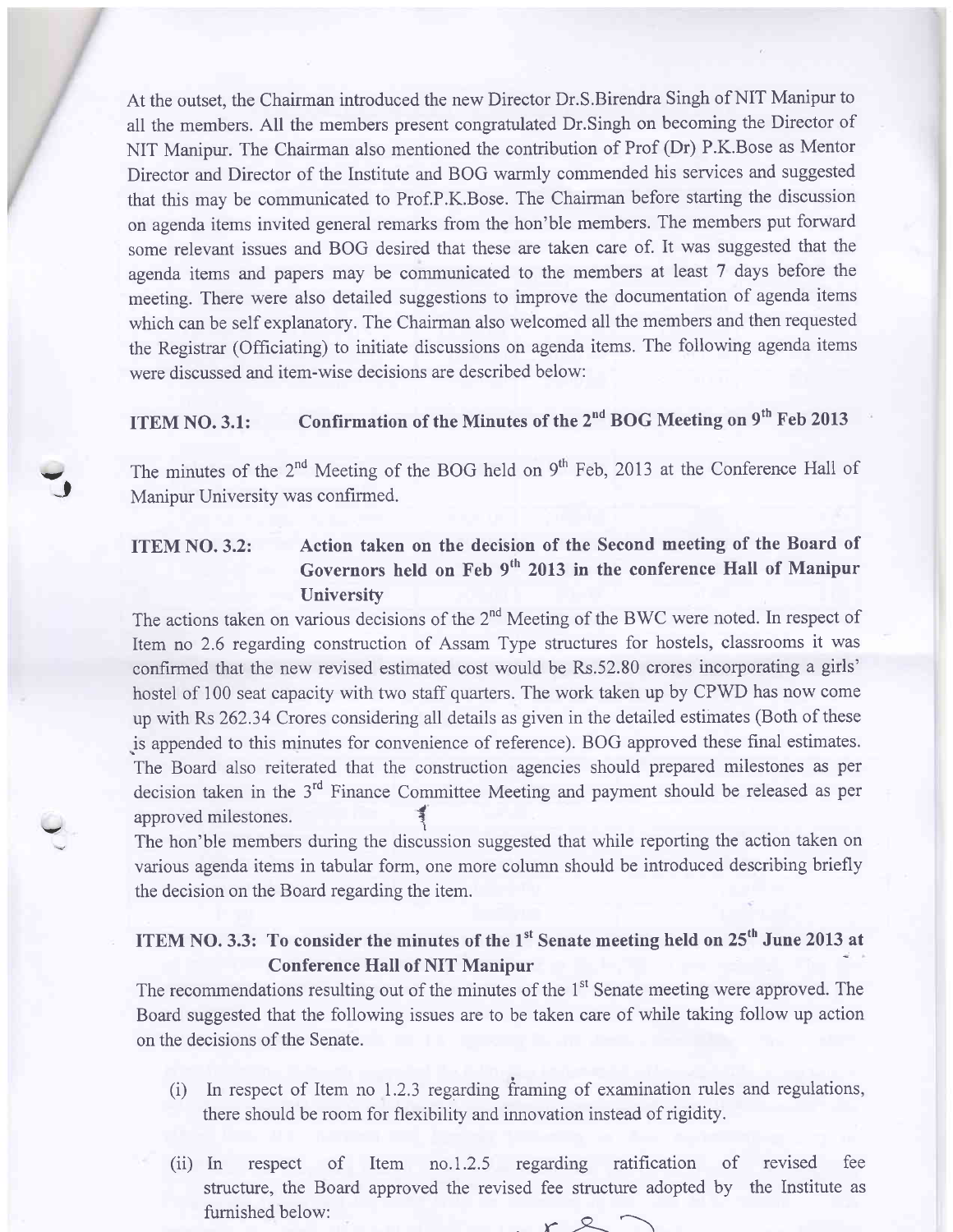# FEE STRUCTURE FOR ACADEMIC SESSION 2013-2014

| Sl.<br>No.     | Items                                                | Fees to be deposited at<br>the time of Admission<br>(MR) |          | Fees to be deposited at the<br>time of Registration of 2nd<br>Sem. Class(INR) |         |
|----------------|------------------------------------------------------|----------------------------------------------------------|----------|-------------------------------------------------------------------------------|---------|
|                |                                                      | Gen/OBC                                                  | SC/ST    | Gen/OBC                                                                       | SC/ST   |
| $\mathbf{1}$   | Admission fee (one time)                             | 1000.00                                                  | 1000.00  | 0.00                                                                          | 0.00    |
| $\overline{2}$ | Tuition fee (per annum)*                             | 17500.00                                                 | 0.00     | 17500.00                                                                      | 0.00    |
| 3              | All other fees (per annum)                           | 1000.00                                                  | 1000.00  | 1000.00                                                                       | 1000.00 |
| $\overline{4}$ | <b>Institution Development fees</b><br>(One time)    | 5000.00                                                  | 5000.00  | 5000.00                                                                       | 5000.00 |
| 5              | <b>Students Activity (per</b><br>annum)              | 1000.00                                                  | 1000.00  | 1000.00                                                                       | 1000.00 |
| 6              | Medical Insurance & OPD<br>facility fees (per annum) | 1200.00                                                  | 1200.00  | 0.00                                                                          | 0.00    |
| $\overline{7}$ | Caution money (Refundable)                           | 5000.00                                                  | 5000.00  | 0.00                                                                          | 0.00    |
| 8              | Grade Card fee                                       | 500.00                                                   | 500.00   | 500.00                                                                        | 500.00  |
| 9              | Smart ID fee                                         | 200.00                                                   | 200.00   | 0.00                                                                          | 0.00    |
| 10             | Prospectus Fee                                       | 300.00                                                   | 300.00   | 0.00                                                                          | 0.00    |
|                | Total (Rs)                                           | 32700.00                                                 | 15200.00 | 25000.00                                                                      | 7500.00 |

ta, A ts

aj

# TABLE- 1: FEES FOR CANDIDATE FoR ADMISSION To NIT MANIPUR.

However, the boarders of the hostel are required to pay the following fees along with the admission fee etc given under in the Table-1 above and for non-hostellers it is not required to pay the following fees at the time of admission.

| Sl. NO. | Particulars          |                       |                                |  |
|---------|----------------------|-----------------------|--------------------------------|--|
|         |                      | For Hostellers in 1st | For Hostellers in 2nd Semester |  |
|         |                      | Semester (INR)        | (INR)                          |  |
|         | Hostel Admission Fee | 500.00                | 0.00                           |  |
|         | Mess Advance         | 5000.00               | 0.00                           |  |
|         | <b>Hostel Rent</b>   |                       |                                |  |
|         |                      | 2500.00               | 2500.00                        |  |
|         | Mess Charge          | 14000.00              | 14000.00                       |  |
|         | <b>Total</b>         | 22000.00              |                                |  |
|         |                      |                       | 16500.00                       |  |

The fee structure furnished abo of mess charge from Rs.12,000.00 per semester to Rs.14,000.00 per semester. Also the tuition fees for SC/ST students are now fully exempted, which was earlier Rs.17,500.00 per semester.

(iii) In respect of Item no. 1.6 regarding faculty development scheme, the members after discussion at length suggested the following issues to be addressed while taking follow up action: a Committee consisting of 4 to 5 persons consisting of a few BoG members and others from IIT Guwahati and Manipur University or their representatives may be constituted for preparing a draft of an in-house directed and driven Faculty Development Programme (FDP) and the same is to be submitted in the next BOG Meeting. While preparing the same it should absorb the heat nucleose and devel-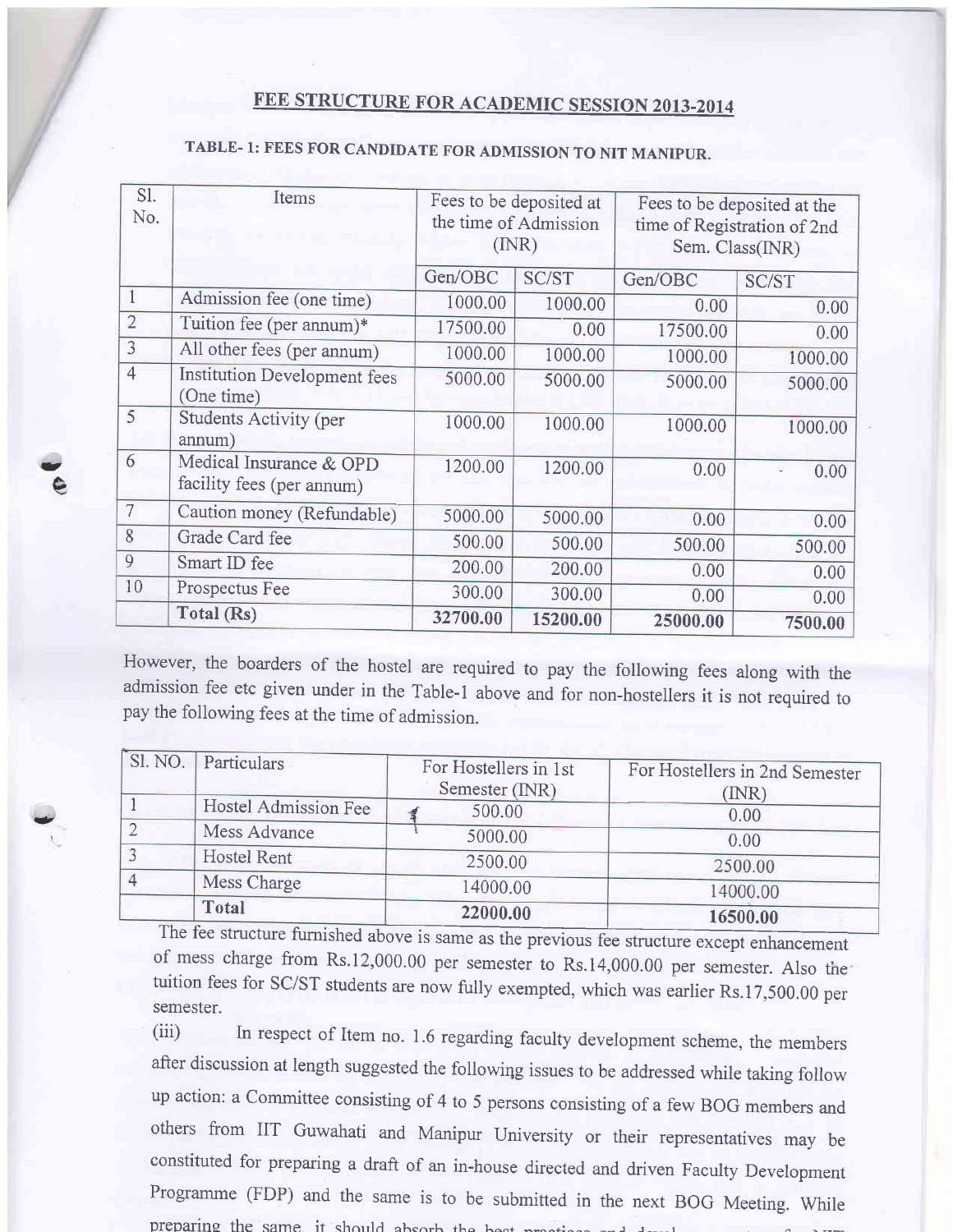Manipur. The FDP should be uniformly applicable to both regular and contractual faculty and staff. For faculty/staff members, administrative training regarding office practices and awareness of various Government of India policies, Rules and Regulations procedures etc may also be given importance. For faculty members in addition, other elements such as elearning, Intellectual Property Rights (IPR), Research methodology, Development of communication and social skills, industry interaction etc. in addition undergoing phD programme are to be considered. For imparting training for faculty and staff, the Northeastern Institutes like IITG, MU, NEHU, NERIST etc and NITTTRs may be preferred.

# ITEM NO. 3.4: To consider the proposal for starting B.Tech in Electrical Engineering from July 2014 and increase intake of CSE from 30 to 60 in lieu of IT

The Board approved the recommendation of the Senate regarding introduction of a new B.Tech prograrnme in Electrical Engineering and also approved the enhancement of intake capacity from 30 to 60 for cSE Department instead of opening Information Technology Department from the academic session 2014-15. During discussion on the item, prof.K.p.Ghatak emphasised that under ECE Department, a new job oriented B.Tech prograrnme on Electronics and lnstrumentation Engineering may be started with an intake capacity of 30. The Board suggested that a proposal in this regard may be placed in a next Senate meeting for its consideration.

A .v

 $\overline{1}$ , **ITEM NO. 3.5: To consider the minutes of the 3<sup>rd</sup> BWC Meeting held on 24<sup>th</sup> July 2013<br>The BOG after detailed discussions approved the recommendations of minutes of the 3<sup>rd</sup> BWC<br>Meeting incorporating the amendment reco** 

#### ITEM NO. 3 .6 : To consider the minutes of the 3rd Finance Committee held on 29<sup>th</sup> July 2013.

The BOG after discussion at length approved the recommendations of the  $3<sup>rd</sup>$  Finance Committee meeting held on 29<sup>th</sup> July 2010. The Board further reiterated that a close tight monitoring and quality assurance is to be maintained. The payments may only be disbursed after ensuring that sufficient progress has been made as per approved milestones

#### ITEM NO. 3.7: Approval of list of experts for faculty and non faculty selection committee

The members perused the list of experts for faculty selection of various departments and selection committee experts for non faculty post as prepared by the Institute and approved the same for the ensuing selection process. The Board further suggested that members may be allowed to suggest few names of experts within 15 days hence which may also be considered for the ensuing selection process by partial modification. The panel of experts may be annually updated.

 $\sim$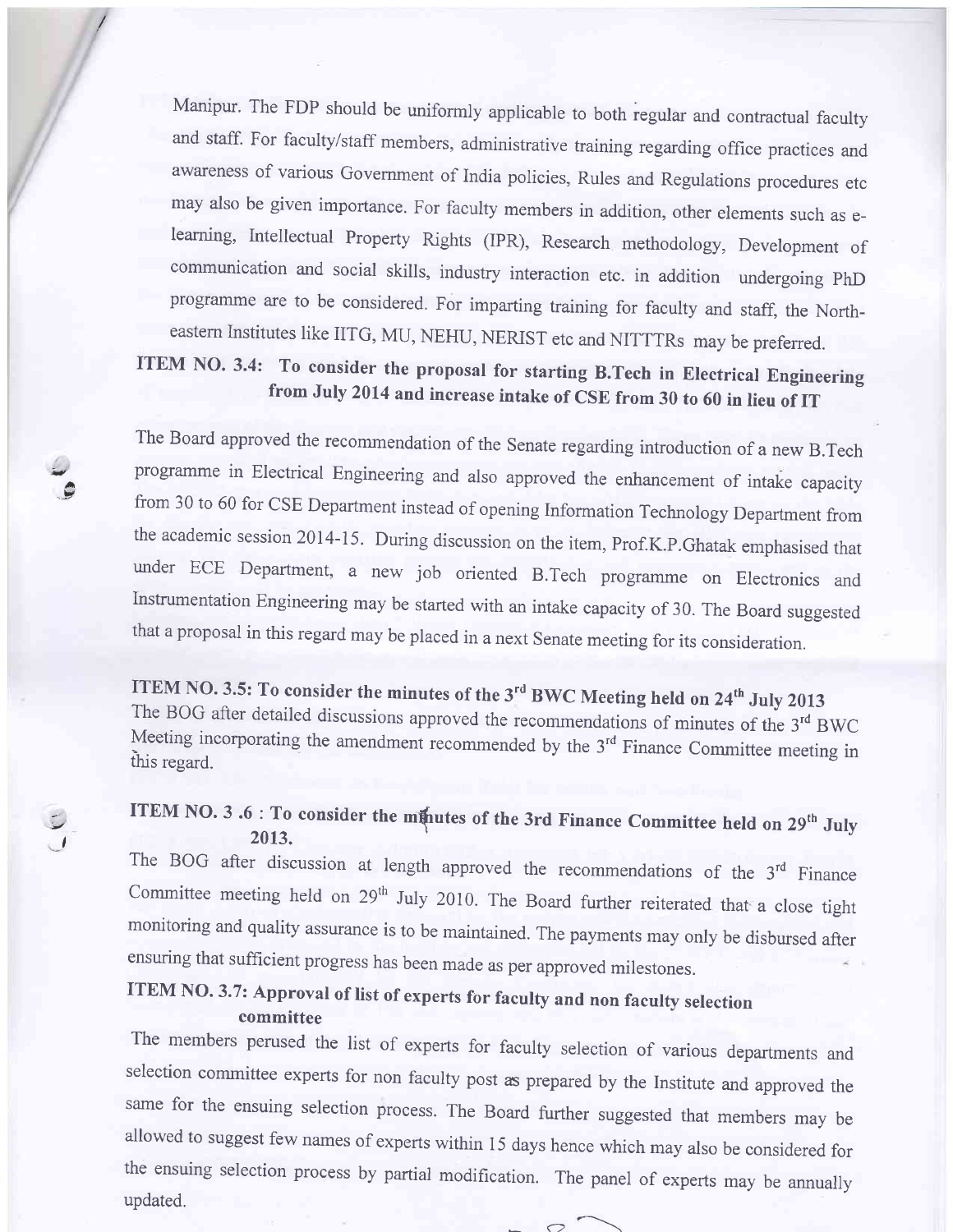# ITEM NO. 3.8: Discussion on the status of the contractual employees

L

The Director apprised the Board that, the faculty and non-faculty recruitment notification was published vide No. F.NITA.3(4-Gen)/MANIPUR/2010/2430-33 Date 2<sup>nd</sup> July 2010, and it was re-advertised along with the additional sanctioned post on  $12<sup>th</sup>$  Oct 2012 as the interview for the earlier advertisement could not be conducted. The applications received have been scrutinised, tabulated and shortlisted by a duly constituted screening committee. The Institute is waiting for the Board approval of the subject experts list for conducting the interview. The decision was taken after detailed discussions and after taking into account the various issues pertaining to this agenda. The following guidelines were given for counting of age for eligibility: the closing date of respective advertisement is to be considered for those who have applied against the first advertisement of the Institute and current one done on October 2012. Those who are currently on contract recruited earlier through advertisement are also eligible to be considered on this basis. The MHRD approved Recruitment Rules forwarded by the MHRD representatives on the table for Faculty and Non-Faculty selection process is to be followed for all future recruitment process. For the present selection process the qualification and experience mentioned in the advertisement will be applicable.

In future, the advertisements should clearly mention the category wise (SC/ST/OBC) breakup of the sanctioned post, cadre wise. A 200 point reservation roster should be immediately prepared by the lnstitute.

Regarding the position of the existing staff who are not covered by the above process, a decision will be taken in consultation with MHRD.

# ITEM NO.3.9: Discussion on Recruitment Rules for faculty and Non-faculty

The decisions taken are already mentioffed in Item no.3.8.

ITEM NO.3.10: To Consider Administrative Approval for Various Construction Works proposed by the Institute

The Board accorded administrative approval for the various new constructions in permanent and temporary campus proposed by the Institute and recommended by the  $3<sup>rd</sup>$  BWC and  $3<sup>rd</sup>$  Finance Committee. As recommended by the Finance Committee, the Board also approved the construction of Girls' Hostel of 100 seat capacity and two staff quarters at the permanent site with an additional cost of Rs.12 crores (refer item 3.2 and related appendices).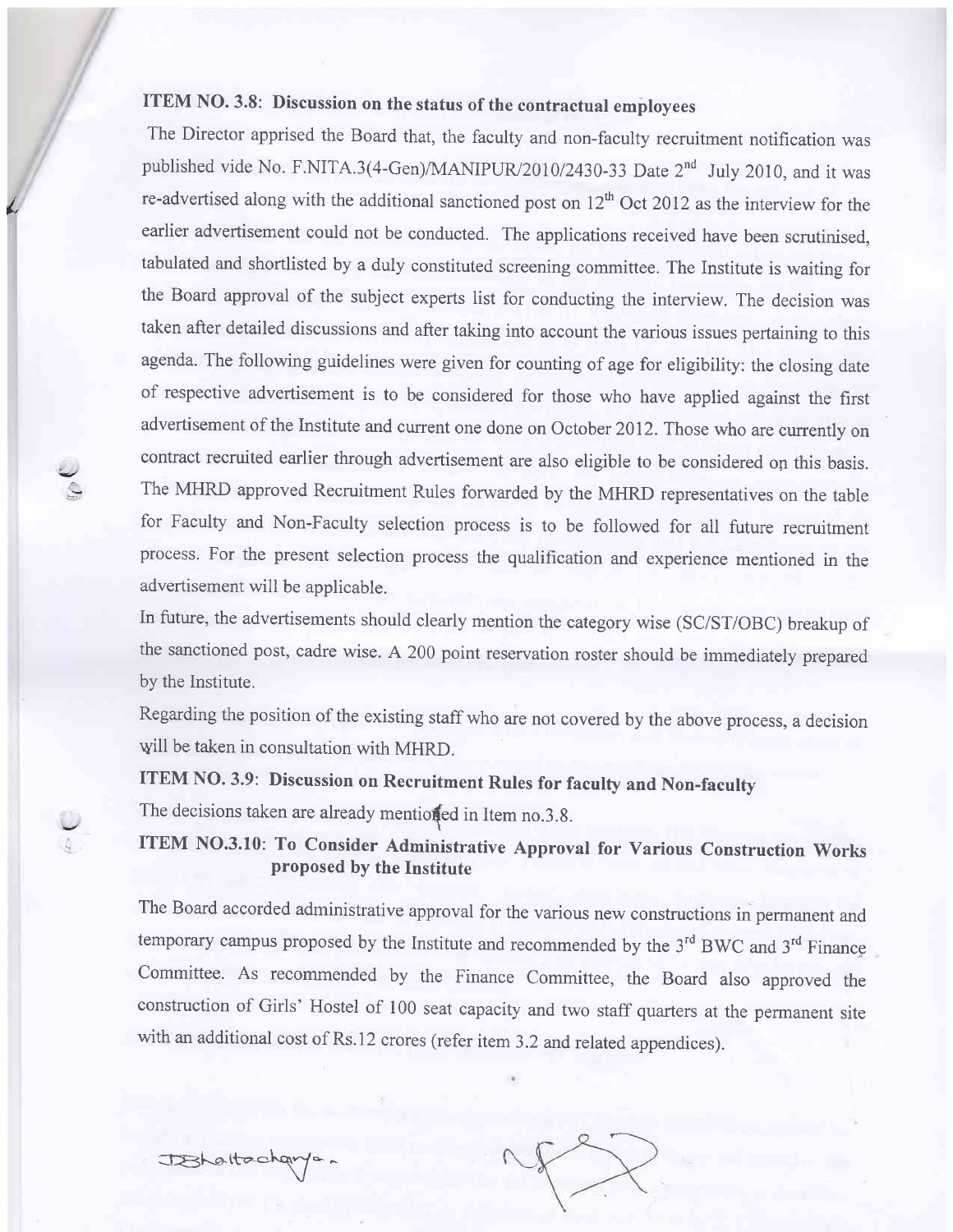# ITEM NO.3.11: Any other item with permission of the Chair

/

a. A.

#### 3.11.1 To consider the recommendation Registrar of selection committee meeting for the post of

As an additional item for consideration of the Board, the Chairman placed before the Board a sealed envelope containing the recommendation of the selection committee for the post of Registrar, NIT Manipur held on 15<sup>th</sup> March 2013 at IIT Kharagpur Extension Centre Kolkata, against advertisement no. NITM.1/(2-Estt)MP/2010/276 dated 12<sup>th</sup> October 2012 along with a detaiied 12ft october 2012 along with a note and enclosed documents thereof he requested for discussion on the matter and taking a decision in this regard. After detailed discussion, BOG concluded that there was no procedural lapse in the selection process and the processes have been followed correctly. After discussion, procedural lapse in the selection process and the processes have been followed correctly. After<br>discussion, it was unanimously decided to open the sealed envelope containing the<br>recommendation. The Chairman opened the seal post of selection committee. The selection committee had recommended Shri R.K.Lalit Singh for the recommendation recommendation of the selection committee and instructed the Director to issue appointment<br>letter in favour of Shri R.K.Lalit Singh for the post of Registrar with terms and conditions laid<br>down by MHRD with a probation per

# 3.11.2 To consider tying up of NIT Manipur with Universities and Technical Institutions of<br>South East Asian Countries and other issues raised by the members during discussion

Manipur is considered as the gateway this this advantage for tying up with universities and Technical Institutes and major industries of South East Asian specifically with Myanmar, Thailand, Hong-Kong, Singapore, Malaysia for<br>various cooperation activities such as exchange of faculties and admission of students from these<br>countries to NIT Manipur, joint cen up as India-ASEAN Centre for Advanced Learning. countries to NIT Manipur, joint centres of excellence, joint projects tec. It may even be brought

# 3.11.3: Exploring unique academic programme for NIT Manipur

During the discussion Dr. A. Amudeswari suggested that NIT Manipur should be recognised for imparting a unique programme. BOG members discussed the matter in details and agreed on the importance of this suggestion. It was decided that for exploring such a programme a committee consisting of Prof. Ch. Amuba Singh, Dr. A. Amudeswari, Prof. K.p. Ghatak- Shri Khumantham